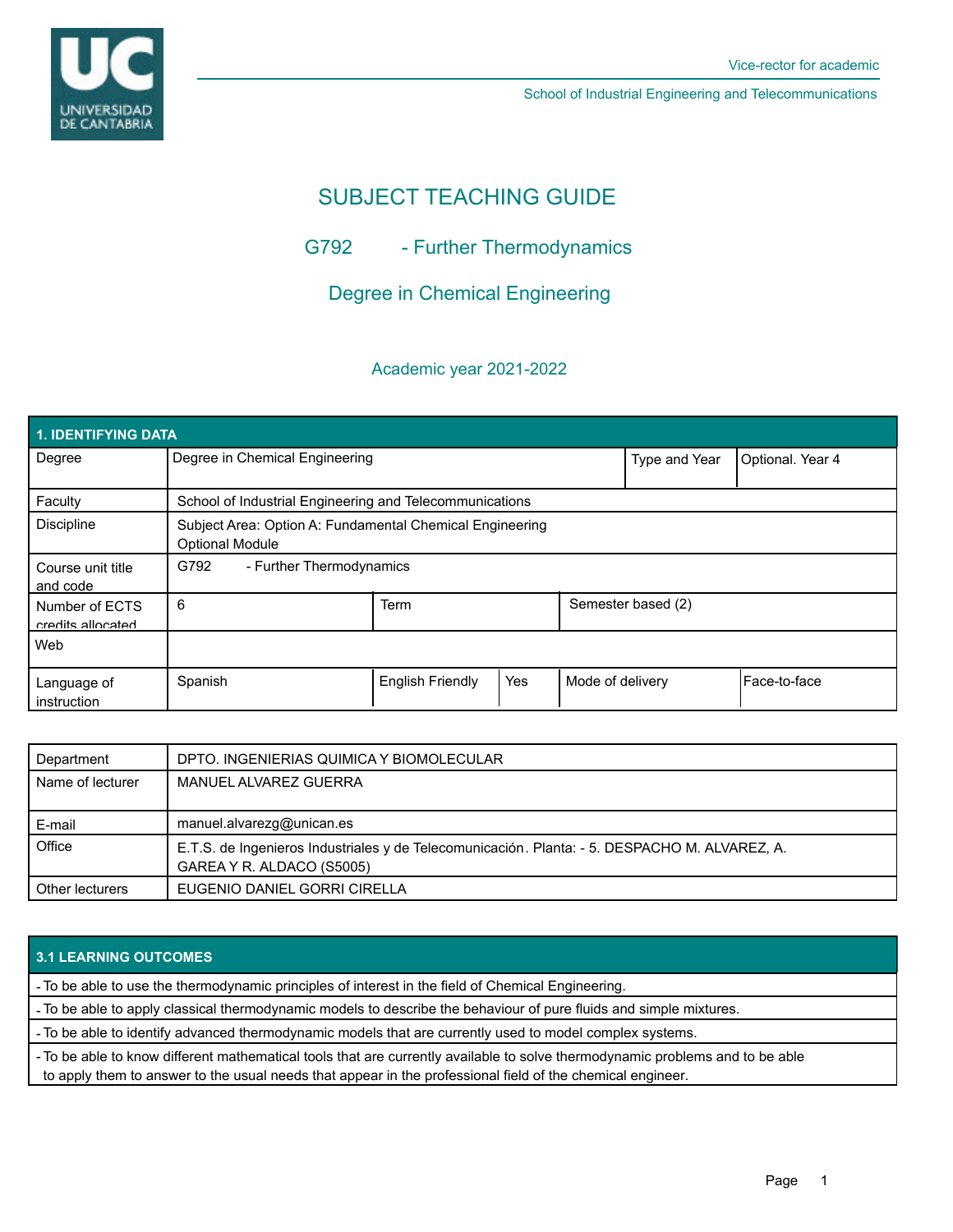

#### School of Industrial Engineering and Telecommunications

#### **4. OBJECTIVES**

To understand concepts, principles, relations and experimental basis of the thermodynamic theory that broaden those studied in previous subjects of the degree, from an essentially practical and applied point of view.

To go deeply into the practical application of classical thermodynamic models such as the cubic equations of state or activity coefficient models. To introduce the student to current and more advanced models based on statistical mechanics and molecular thermodynamics, which are of interest to describe the behaviour of complex fluids.

To solve practical cases that allow the students to know the possibilities that different computer tools could offer to tackle thermodynamic problems that they could need to use in their professional future: general software widely available (e.g. Excel), chemical processes simulators (e.g. Aspen Plus), specific software (e.g. COSMOtherm).

#### **6. COURSE ORGANIZATION**

| CONTENTS |                                                                                                                                                                                                                                                                                                                                                                                                                                                                                                                                                                                                                                                                                                                                                                                                                                                                                                                                                                                                                                                                                                                                                        |  |  |  |
|----------|--------------------------------------------------------------------------------------------------------------------------------------------------------------------------------------------------------------------------------------------------------------------------------------------------------------------------------------------------------------------------------------------------------------------------------------------------------------------------------------------------------------------------------------------------------------------------------------------------------------------------------------------------------------------------------------------------------------------------------------------------------------------------------------------------------------------------------------------------------------------------------------------------------------------------------------------------------------------------------------------------------------------------------------------------------------------------------------------------------------------------------------------------------|--|--|--|
|          | Review of basic thermodynamic aspects. Principles of phase equilibria. Chemical potential, fugacity.                                                                                                                                                                                                                                                                                                                                                                                                                                                                                                                                                                                                                                                                                                                                                                                                                                                                                                                                                                                                                                                   |  |  |  |
| 2        | Classical thermodynamic models: Fundamentals and practical applications using general software (Excel, MATLAB),<br>chemical processes simulators (Aspen Plus) and specific software (Thermosolver, UNIFAC).<br>2.1. Cubic equations of state. Calculation of density of fluids and of fugacities. Extension to multicomponent mixtures.<br>2.2. Group contribution methods to estimate properties. Applications to the estimation of critical constants, densities,<br>heat capacities, enthalpies of formation. Estimation of parameters of environmental interest with EPI Suite.<br>2.3. Activity coefficient models. Group contribution methods (UNIQUAC, UNIFAC).<br>2.4. Applications to phase equilibria calculations: (a) VLE: Fitting of experimental data to obtain activity coefficients;<br>(b) LLE: Prediction of separation of phases and compositions at equilibrium; (c) Equilibrium in electrolyte solutions; (d)<br>VLE at high pressures: bubble point, dew point, flash evaporation.<br>2.5. Chemical equilibrium: systems with multiple reactions. Equilibrium in heterogeneous systems.<br>2.6. Thermal and refrigeration cycles |  |  |  |
| 3        | Advanced thermodynamic models: introduction to the fundamentals and examples of practical applications<br>3.1. Basic concepts of statistical mechanics and molecular thermodynamics.<br>3.2. SAFT (Statistical Associating Fluid Theory) and CPA EoS (Cubic-Plus-Association Equation of State) models<br>3.3. Introduction to computer simulation methods: Molecular Dynamics and Monte Carlo Method.<br>3.4. Methods based on quantum mechanics calculations: COSMO-RS method. Practical applications using advanced<br>software (COSMOtherm).                                                                                                                                                                                                                                                                                                                                                                                                                                                                                                                                                                                                       |  |  |  |